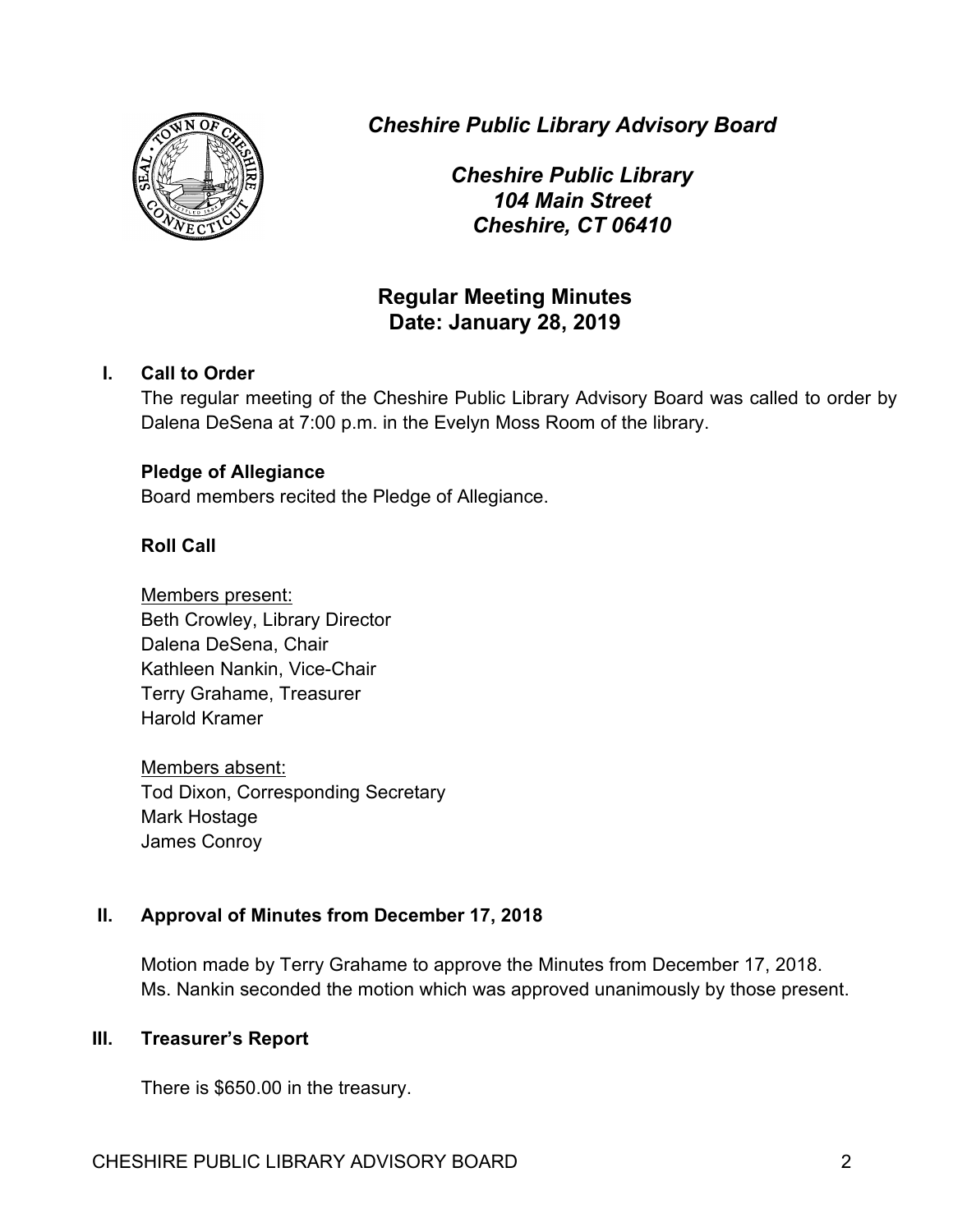#### Meeting Minutes

#### **IV. Communications**

Mrs. DeSena received communication from the ACLB for the membership renewal.

Motion made by Mr. Kramer to pay the \$100.00 membership renewal fee. Ms. Nankin seconded the motion which was approved unanimously by those present.

## **V. Report of the Chair**

The thank you note to The Friends was read aloud at its January meeting. Mrs. DeSena distributed renewal applications for The Friends to the board members.

## **VI. Report of the Library Director**

#### **Personnel**

- Nicole Hansen was promoted from Library Technical Assistant to Senior Library Associate.
- Interviews were conducted for the Library Technical Assistant position and an offer is being finalized.
- The Library Technology Coordinator and Page positions close this week.

## **Building and Grounds**

- The certificate of occupancy has been received for upper and lower level renovation. The electrical issues have been resolved. New furniture has been set up in the quiet reading area in the lower level. Staff is beginning to schedule programs in the upper level referred to as "the loft".
- Roof leaks were discovered following the ice storm and precautionary measures were taken to minimize any internal damage. The roof is scheduled to be replaced in the spring.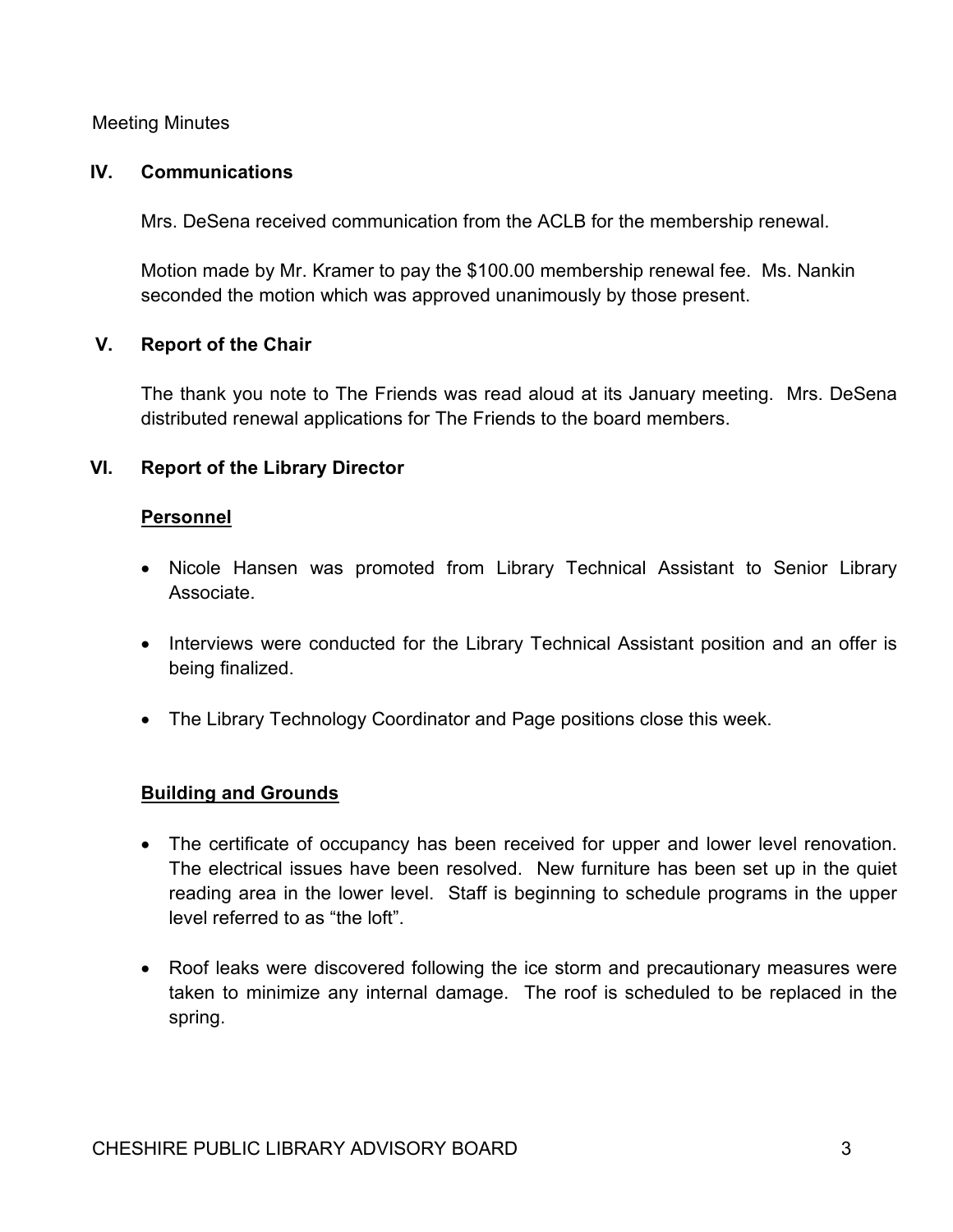#### Meeting Minutes

# **Budget**

• The first draft for the library budget has been submitted to the Town Manager and a meeting is scheduled this week with Sean Kimball for a discussion. February is the target for budgets to be completed.

## **Other**

- The first quarterly all-staff meeting will be held on Wednesday, January 30 from 9:00 a.m. – 11:00 a.m. The library will be closed to the public during the time of the meeting.
- Ms. Crowley will be presenting during a panel discussion at the ACLB Conference on Tuesday, April 30<sup>th</sup>. The topic of the discussion is performance evaluations.
- Ms. Crowley and Mr. Kramer met with Temple Beth to discuss partnering on programs for all ages.
- Ms. Crowley said that she will be assembling a binder as reference for pre-school programs held and contact information for pre-schools located in Cheshire

Respectfully Submitted, Beth Crowley Library Director bcrowley@cheshirelibrary.org 203-272-2245 x33021

*Please see our monthly calendar at www.cheshirelibrary.org for a full listing of library programs and events.*

## **VII. Unfinished Business**

Mrs. DeSena will put forward administrative measures as discussed regarding meeting attendance, etc.

#### **VIII. New Business**

There was no new business discussed.